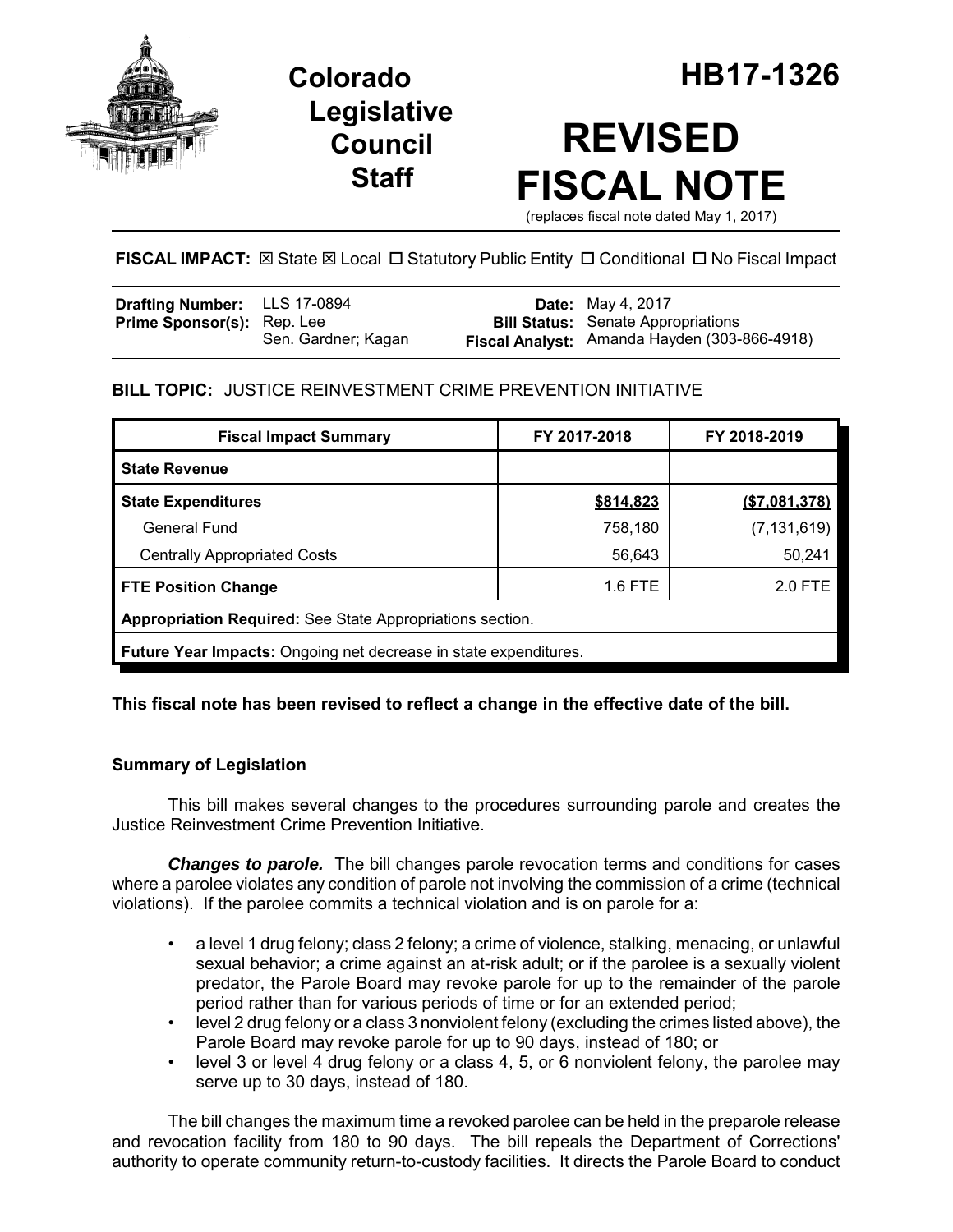May 4, 2017

parole release review in lieu of a hearing, without the presence of the inmate, if the inmate is assessed to be a "low" or "very low" risk and victim notification is not required by law. Prior to parole release hearings, the Division of Adult Parole must conduct a parole plan investigation and inform the Parole Board of the results. If the Parole Board finds the plan inadequate, it may table the parole release decision and require the Division to submit a revised plan within 30 days.

*Justice Reinvestment Crime Prevention Initiative.* The bill creates the Justice Reinvestment Crime Prevention Initiative (initiative) in the Department of Local Affairs (DOLA). Subject to available appropriations, the Division of Local Government must administer the initiative to expand small business lending and provide grants aimed at reducing crime and promoting community development in the target communities of north Aurora and southeast Colorado Springs. The division must report annually to the General Assembly on the progress and outcomes of the initiative. The initiative sunsets on September 1, 2020.

*Small business lending.* On and after August 10, 2017, DOLA must develop and implement the initiative to expand small business lending in the target communities. On or before September 10, 2017, it must issue a request for participation and select one or more nondepository community development financial institution loan funds to participate in the initiative. The bill specifies the terms under which the initiative and any participating loan funds must operate. DOLA may retain up to 15 percent of funding received for small business lending in a loan loss reserve fund.

*Grant program.* On and after August 10, 2017, DOLA must develop and implement a grant program to provide funding to eligible entities for programs, projects, or direct services aimed at reducing crime in the target communities. Within a month of that date, it must issue a request for participation and select a community foundation or foundations to manage the grant program. The bill specifies the roles and responsibilities that the participating foundation(s) must adhere to, and it outlines the permissible uses of grant funding. DOLA must transfer to the community foundation(s) the administrative costs related to managing the grant program, which may not exceed 4 percent of the appropriation.

#### **State Expenditures**

This bill results in a net increase in state expenditures of \$814,823 in FY 2017-18 and a net decrease of \$7,081,378 in FY 2018-19. It decreases General Fund expenditures in the Department of Corrections (DOC) by \$5,855,296 in FY 2017-18 and \$7,183,209 in FY 2018-19. There is an increase of 0.8 FTE in FY 2017-18 and 1.0 FTE in FY 2018-19 in DOC. The bill increases General Fund expenditures in DOLA by \$6,670,119 and 0.8 FTE in FY 2017-18 and by at least \$101,831 and 1.0 FTE in FY 2018-19. These impacts are shown in Table 1 and discussed below.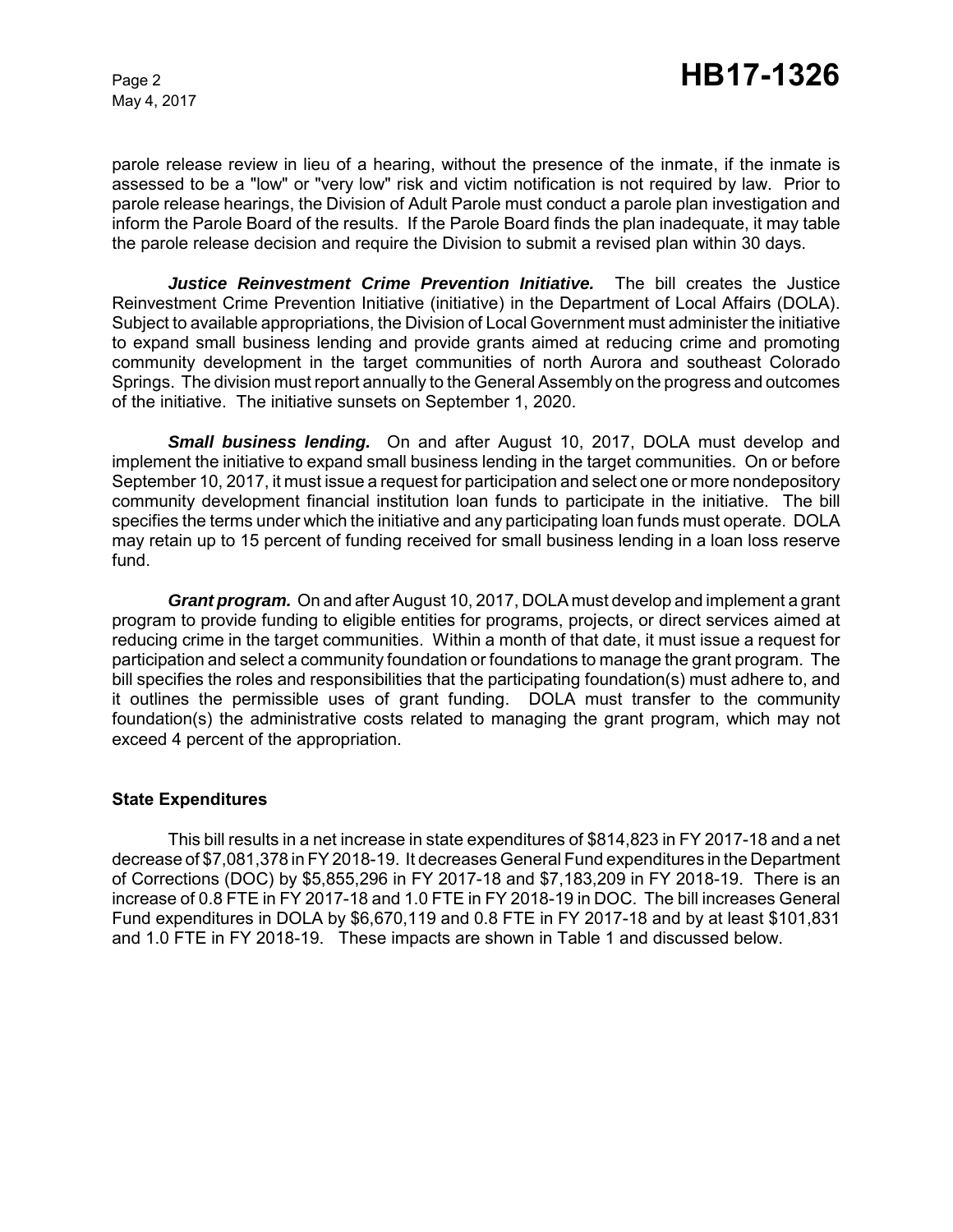May 4, 2017

| Table 1. Expenditures Under HB17-1326              |               |               |  |  |  |  |
|----------------------------------------------------|---------------|---------------|--|--|--|--|
| <b>Cost Components</b>                             | FY 2017-18    | FY 2018-19    |  |  |  |  |
| <b>Department of Corrections</b>                   | (\$5,855,296) | (\$7,183,209) |  |  |  |  |
| <b>Personal Services</b>                           | 36,254        | 45,319        |  |  |  |  |
| <b>FTE</b>                                         | 0.8 FTE       | 1.0 FTE       |  |  |  |  |
| Operating Expenses and Capital Outlay Costs        | 5,463         | 950           |  |  |  |  |
| <b>Computer Programming</b>                        | 103,824       |               |  |  |  |  |
| Centrally Appropriated Costs*                      | 9,886         | 12,357        |  |  |  |  |
| <b>Prison Bed Reduction</b>                        | (6,010,723)   | (7, 241, 835) |  |  |  |  |
| <b>Department of Local Affairs</b>                 | \$6,670,119   | \$101,831     |  |  |  |  |
| <b>Personal Services</b>                           | \$44,503      | \$53,943      |  |  |  |  |
| <b>FTE</b>                                         | 0.8 FTE       | 1.0 FTE       |  |  |  |  |
| <b>Operating Expenses and Capital Outlay Costs</b> | 5,763         | 1,250         |  |  |  |  |
| Travel                                             | 735           | 735           |  |  |  |  |
| <b>Computer Programming</b>                        | 48,288        | 6,592         |  |  |  |  |
| <b>Legal Services</b>                              | 4,753         | 1,426         |  |  |  |  |
| Small Business Lending and Grant Funding           | 6,519,320     | TBD           |  |  |  |  |
| Centrally Appropriated Costs*                      | 46,757        | 37,885        |  |  |  |  |
| <b>TOTAL</b>                                       | \$814,823     | (\$7,081,378) |  |  |  |  |

*\*Centrally appropriated costs are not included in the bill's appropriation.*

*Assumptions.* Based on current trends in DOC, the fiscal note assumes that approximately 1,240 non-violent offenders will fall into the 30-day revocation period and 218 non-violent offenders will fall into the 90-day revocation period specified by the bill. The 1,240 offenders will spend less time in jail and in prison or community return-to-custody facilities (CRCF) as a result of the bill. The 218 offenders will spend less time in prison or CRCF as a result of the bill. The fiscal note makes the following assumptions in calculating the reduction in expenditures:

- The bill will take effect August 9, 2017. The reduction in expenditures has been prorated by 83 percent in FY 2017-18 to reflect savings beginning September 1, 2017.
- The reduction in expenditures from jail reimbursements totals \$920,573, prorated to \$764,076 in FY 2017-18. DOC reimburses county jails at a daily rate of \$54.39. The reduction in expenditures is calculated using the average daily population of the 1,240 offenders who spend time in county jails as a result of TPV revocations.
- The reduction in expenditures from private prison beds totals \$3,913,951, prorated to \$3,248,579 in FY 2017-18. The average daily rate for prisons is \$56.80. The reduction in expenditures is calculated using the average daily population of non-violent parolees revoked for TPVs in prison facilities.
- The reduction in expenditures from the elimination of CRCF totals approximately \$2,407,311, prorated to \$1,998,068 in FY 2017-18. DOC currently receives \$3,241,110 for CRCF. Some of this funding is used for intermediate sanctions, such as jail-based treatment. The average daily population in CRCF beds for jail-based treatment is 80 offenders. DOC has already received funding for 38 of these beds through an FY 2017-18 decision item. The fiscal note assumes that DOC requires funding to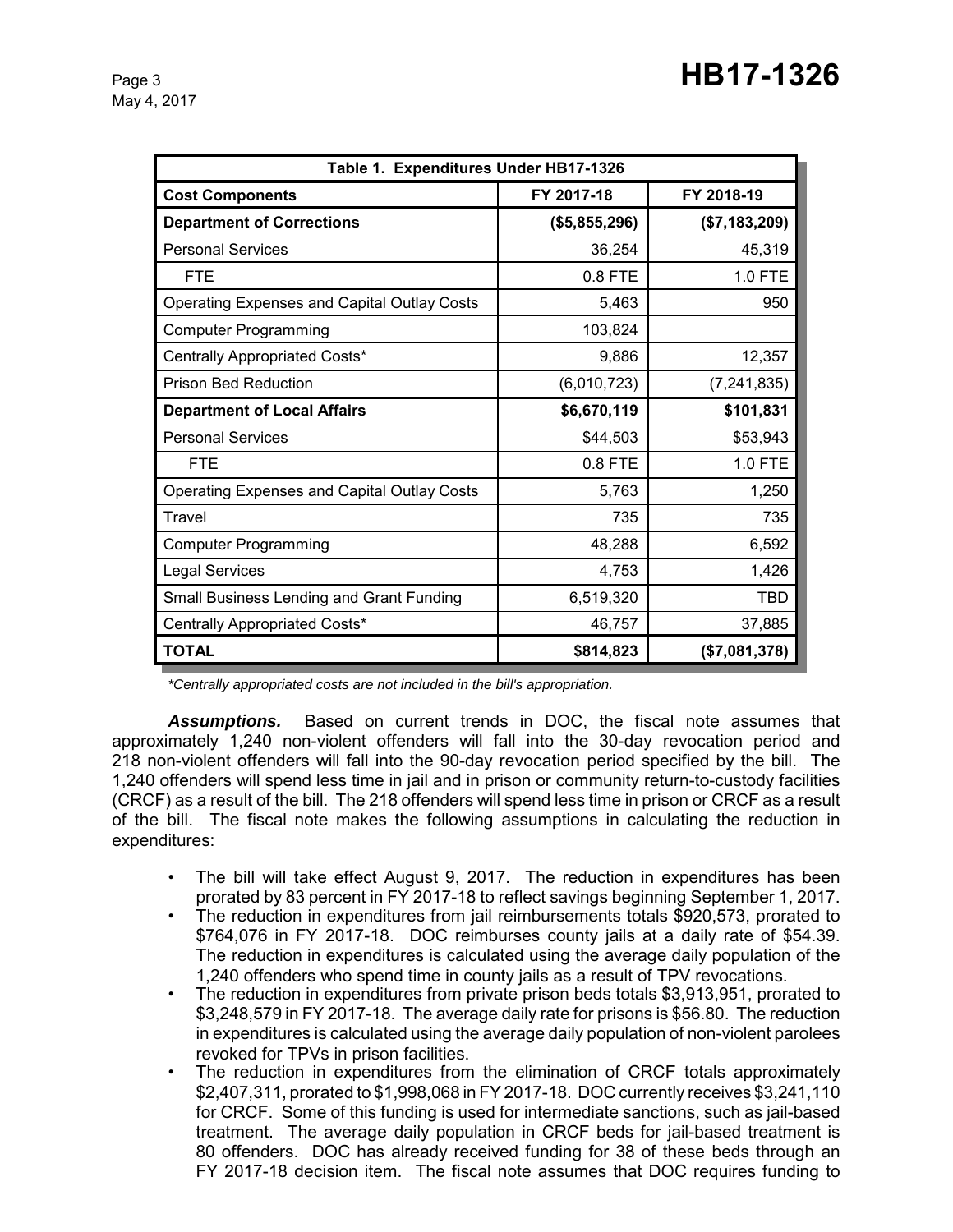reimburse jails for the remaining 42 beds at \$54.39 per day (or \$833,799 total funds), resulting in an overall decrease in CRCF funds of \$2,407,311 (\$2,118,434 in FY 2017-18). If the Parole Board recommends intermediate sanctions more often in lieu of the 30-day revocation period, DOC may need to request additional funding for jail-based treatment through the annual budget process.

*Department of Corrections.* The Division of Adult Parole within DOC requires an additional administrative assistant to help with parole plan investigations. Standard operating expenses and capital outlay costs have been included. The fiscal note assumes a start date of September 1, 2017. DOC requires additional computer programming: approximately 1,008 hours at \$103 per hour to change applications related to Parole Board hearings, time/release action notices, and the Parole Board scheduling system. If the bill results in more frequent technical parole revocations, and therefore more frequent revocation hearings, the Division of Adult Parole, time release operations, and the Parole Board may need to request additional appropriations through the annual budget process.

*Department of Local Affairs.* Beginning September 1, 2017, DOLA requires one additional FTE to administer the small business lending and grant program established by the bill. Operating expenses and capital outlay costs include printing and postage expenses of \$300 to mail program grants, contracts, and annual notices of funding availability. Personal services and operating expenses have been prorated to account for a September 1, 2017, start date and the General Fund pay date shift. Travel expenses assume annual reimbursement of 1,500 vehicle miles traveled in order to provide oversight and management of the program's participants and grantees in Aurora and Colorado Springs. DOLA requires legal services for initial rule-making and ongoing updates and computer programming to allow secure access to its grant application portal for grantees and program participants. The bill appropriates \$6,519,320 for small business lending and grants. Small business loans are capped at \$50,000; grant award size is not specified in the bill. DOLA will determine how many loans and grants to make through the initiative. The fiscal note assumes that all funds will be disbursed in FY 2017-18; total funding for grants and loans in FY 2018-19 is unknown at this time and will depend on future appropriations made by the General Assembly.

*Centrally appropriated costs.* Pursuant to a Joint Budget Committee policy, certain costs associated with this bill are addressed through the annual budget process and centrally appropriated in the Long Bill or supplemental appropriations bills, rather than in this bill. The centrally appropriated costs subject to this policy are estimated in the fiscal note for informational purposes and summarized in Table 2.

| Table 2. Centrally Appropriated Costs Under HB17-1326                |            |            |  |  |  |  |
|----------------------------------------------------------------------|------------|------------|--|--|--|--|
| <b>Cost Components</b>                                               | FY 2017-18 | FY 2018-19 |  |  |  |  |
| Employee Insurance (Health, Life, Dental, and Short-term Disability) | \$13,650   | \$17,059   |  |  |  |  |
| Supplemental Employee Retirement Payments                            | 7,237      | 8,894      |  |  |  |  |
| <b>Indirect Costs</b>                                                | 29.756     | 18,288     |  |  |  |  |
| <b>Leased Space</b>                                                  | 6,000      | 6,000      |  |  |  |  |
| <b>TOTAL</b>                                                         | \$56,643   | \$50,241   |  |  |  |  |